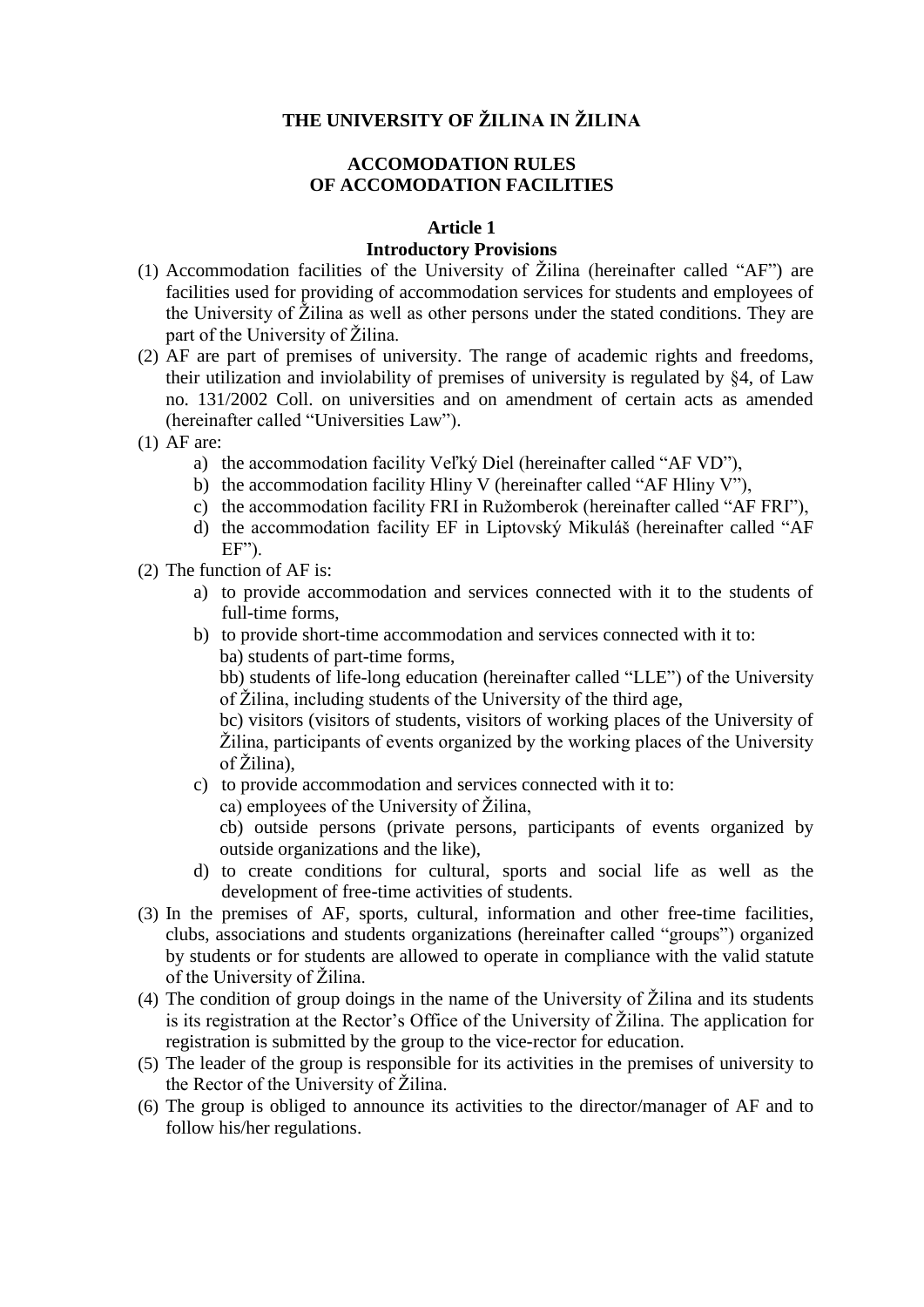## **Article 2**

# **Directors and Managers of Accommodation Facilities**

- (1) Director of the corresponding accommodation facility guarantees the operation of AF VD and AF Hliny V.
- (2) The directors of the accommodation facilities are responsible for their activities to the Rector. Bursar (for the field of economics) and vice-rector for education (for the field of academic affairs) act as deputies for Rector in the relation to AF.
- (3) Manager of the corresponding accommodation facility guarantees the operation of AF FRI and AF EF.
- (4) Manager of the accommodation facility FRI in Ružomberok is responsible for his/her activities to the Dean of FRI. Manager of the satellite working place FRI in Ružomberok is a deputy for Dean in relation to the accommodation facility in Ružomberok.
- (5) Manager of the accommodation facility EF in Liptovský Mikuláš is responsible for his/her activities to the Dean of EF. Manager of the satellite working place EF in Liptovský Mikuláš is a deputy for Dean in relation to the accommodation facility in Liptovský Mikuláš.
- (6) Directors and managers of accommodation facilities cooperate with Board of Accommodated Students.
- (7) Directors and mangers of accommodation facilities are obliged to consult changes of inner regulations of accommodation facilities with representatives of Board of Accommodated Students.

## **Article 3 Board of Accommodated Students**

- (1) Board of Accommodated Students (hereinafter called "BAS") is a body of student administration created individually for each accommodation facility.
- (2) BAS is responsible for its activities to the accommodated students of the corresponding accommodation facility. BAS represents accommodated students in relation to the management of the accommodation facility and to the management of the University of Žilina and its faculties.
- (3) BAS cooperates with the management of AF mainly in the areas of:
	- a) suggestions of accommodated students for accommodation conditions improvement,
	- b) complaints of students and checking of dealing with them,
	- c) checking of keeping rights and obligations of students stated by these Accommodation Rules,
	- d) dealing with students offences,
	- e) dealing with suggestions of assigning accommodation to students.
- (4) Each BAS establishes a disciplinary commission and accommodation commission for the execution of functions upon (3) d) and e) of this Article.
- (5) Organizational Rules of BAS regulate the activities of BAS, including taking up new members.
- (6) Members of BAS have identification cards which are issued by of BAS and confirmed by director (manager) of the corresponding AF.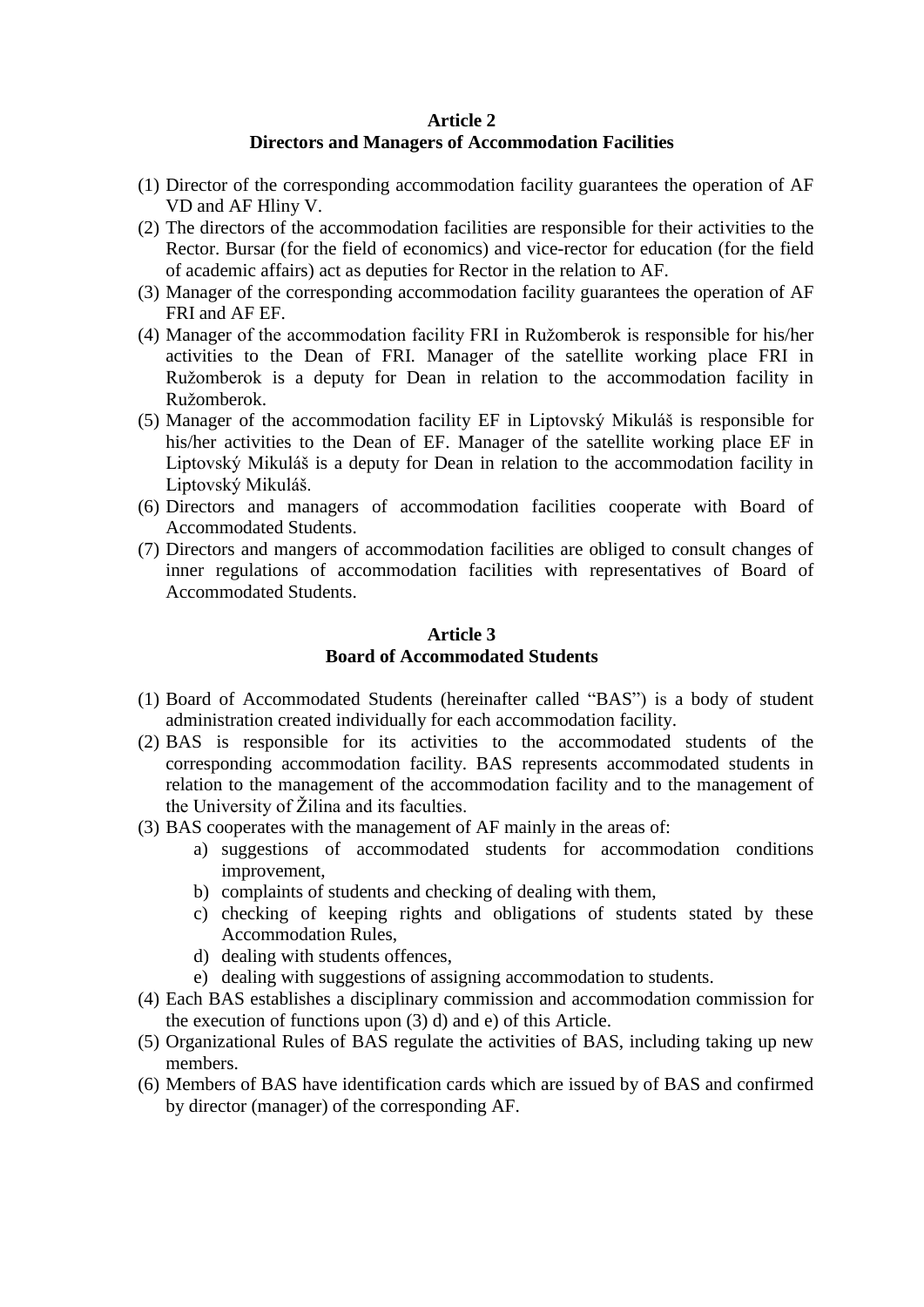### **Article 4**

### **Conditions of Providing Accommodation in Accommodation Facilities**

- (1) General conditions of accommodation
	- a) Legally students have no claim to the accommodation in AF of the University of Žilina.
	- b) The accommodation is assigned in the range of accommodation capacities of accommodation facilities; males and females are accommodated separately, except of the accommodation of married couples, upon (4) of this Article.
	- c) AFs of the University of Žilina provide accommodation to the students of the University of Žilina in compliance with Contract about accommodation services provision at the University of Žilina.
	- d) The accommodation price is determined according to the Price list of accommodation in AF of the University of Žilina which is issued by the bursar of the University of Žilina after negotiations with BAS.
	- e) Price for the usage of electric appliances brought in is determined according to Price list of fees for the usage of electrical appliances which is issued by the bursar of the University of Žilina on the motion of the director/manager of AF after negotiations with BAS.
	- f) In the rooms which have their own electricity meter, students pay according to the real consumption under the conditions from Contract about accommodation services provision at the University of Žilina.
	- g) The tenant who has been assigned accommodation in some of the accommodation facilities of the University of Žilina is obliged to settle the given fees in compliance with Contract about accommodation services provision at the University of Žilina.
	- h) Persons accommodated at all accommodation facilities are obliged to keep rules stated in these Accommodation Rules.
- (2) Accommodation of full-time students of Bachelor´s and Master´s degree in AF of the University of Žilina
	- a) Dean's office of the Faculty sends students admitted to the first grade a confirmed application accommodation form together with the admission decision. Students send the filled-in accommodation application to the accommodation section of AF within the period stated in the application.
	- b) Students of higher grades are assigned the accommodation by director/manager of AF in the form of notice after the approval of BAS.
	- c) Part of submitted documents of foreign students is the certificate following the rules for the stay of foreigners in the Slovak Republic.
	- d) Criteria for the assigning of accommodation to the students of the University of Žilina, elaborated by BAS and approved by director/manager of AF and vice rector for education, are determinant at the decision process about the assigning of accommodation. The criteria are published on the web pages of the University of Žilina.
	- e) Students sign Contract about accommodation services provision at the University of Žilina with the University of Žilina. Students are assigned the accommodation for the period of one year with the exception of summer holidays. The period for which the accommodation is provided is stated in Contract about accommodation services provision at the University of Žilina.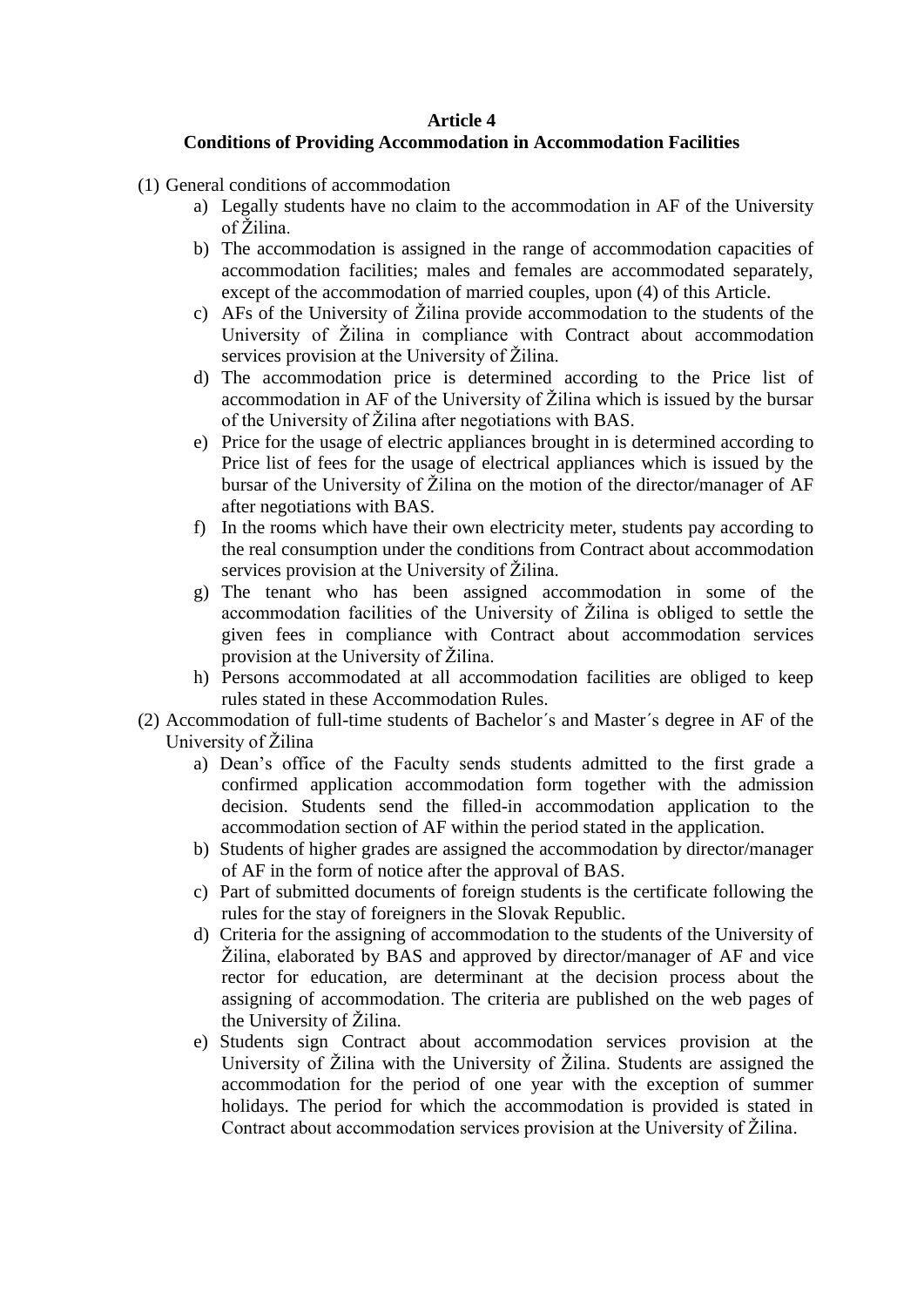- (3) Accommodation of full-time students of Doctoral degree in AF of the University of Žilina
	- a) Following their application, director/manager of AF assigns the accommodation to the doctoral students with permanent address outside the district where the accommodation facility is located.
	- b) Dean's office of the Faculty sends students to the first grade a confirmed application accommodation form together with the admission decision. Students send the filled-in Accommodation application to the accommodation section of AF till the 31<sup>st</sup> August of the corresponding calendar year.
	- c) Doctoral students of higher grades submit the application for assigning or prolonging of accommodation with the recommendation of Dean of the Faculty.
	- d) Part of submitted documents of foreign doctoral students is the certificate following the rules for the stay of foreigners in the Slovak Republic.
	- e) Doctoral students are assigned the accommodation for the period of one academic year and it is prolonged always for the following academic year after the submission of necessary documents and after the fulfillment of requirements for the assigning of accommodation. For the period of summer holidays, AF are allowed to assign the accommodation in a different block of the given AF from operational reasons.
- (4) Accommodation of married couples and unmarried mothers (parents) in AF of the University of Žilina is dealt with by the directors/managers of AF individually in the framework of current conditions.
- (5) Accommodation of employees in AF of the University of Žilina
	- a) It is possible to assign temporal accommodation to employees of the University of Žilina in the premises of AF of the University of Žilina.
	- b) Accommodation of employees is regulated by a separate regulation about the accommodation of employees in AF of the University of Žilina which is issued by bursar after the approval of Rector of the University of Žilina.
- (6) Accommodation of part-time students and students of further education at faculties or outside faculties divisions of the University of Žilina and official visitors of the University of Žilina in AF of the University of Žilina.
	- a) Short-term accommodation of part-time students and students of further education at faculties or outside faculties divisions of the University of Žilina for the time needed for classes is assigned in the premises intended for this purpose. The accommodation is assigned on the basis of reservation of the education organizer.
	- b) It is possible to accommodate official visitors of working places of the University of Žilina in accommodation facilities intended for this purpose. The accommodation is assigned on the basis of application of the corresponding working place.
	- c) Short-time accommodation upon a) and b) of this Article is assigned by director/manager of AF of the University of Žilina or a person authorized by him/her.
- (7) Accommodation of students from other universities in AF of the University of Žilina.
	- a) A student from other university is allowed to be accommodated on an additional bed without bed linen or in the case of free capacity in a separate room.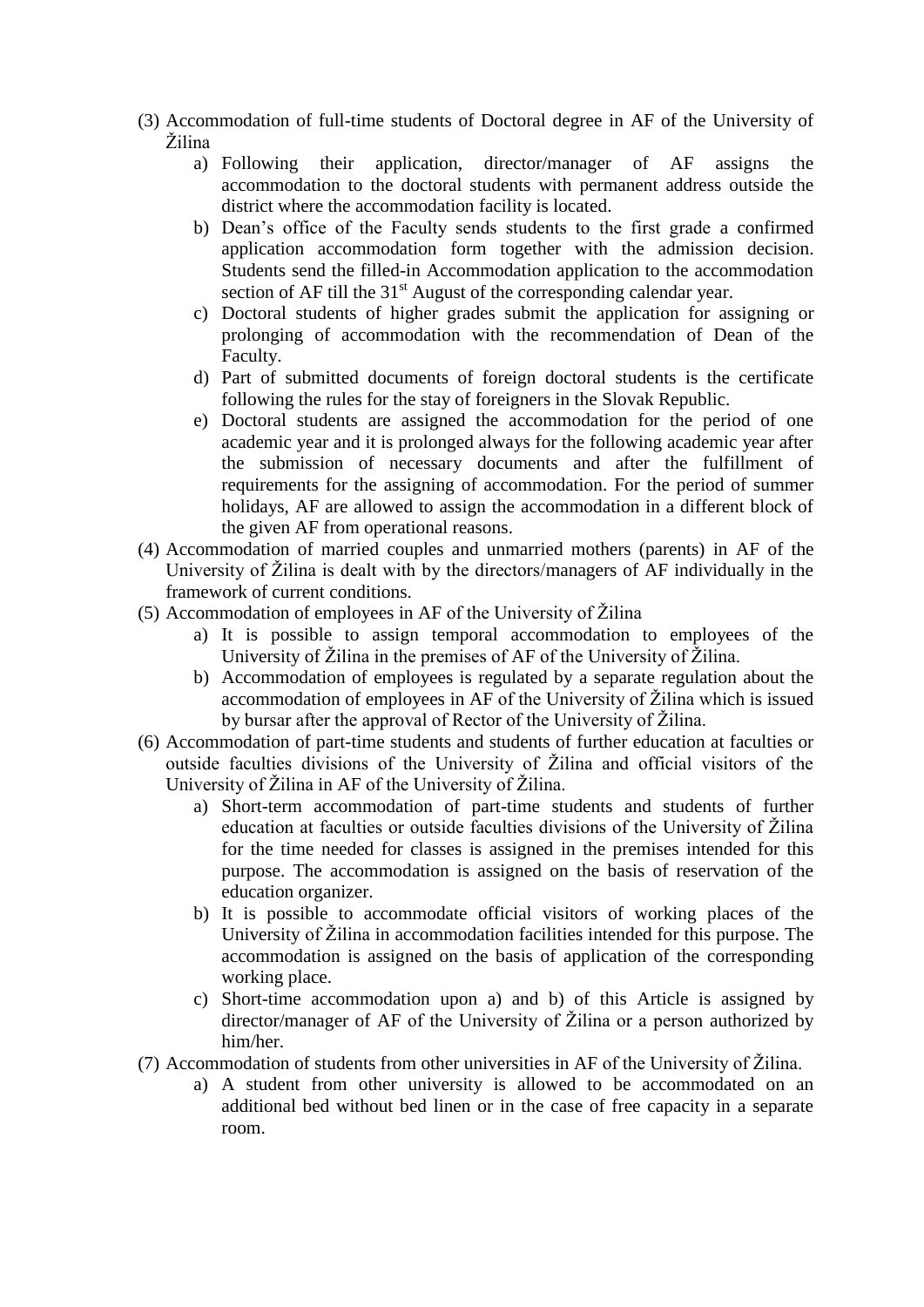- b) The accommodation is conditioned by the agreement of roommates and doorkeeper of the given block. The accommodation is provided for maximum two subsequent nights and maximum for five nights a month.
- (8) Accommodation of other persons in AF of the University of Žilina.
	- a) The accommodation is assigned in the premises stated in (6) of this Article
		- aa) participants of mass events of the University of Žilina and its working places (conferences, workshops, etc.)
		- ab) participants of mass events of other organizations
		- ac) private persons (visitors of students, outside persons).
		- b) Short-time accommodation is assigned to individuals by director/manager of AF of the University of Žilina or a person authorized by him/her.
		- c) Mass accommodation is approved on the basis of the event organizer's application to director/manager of AF of the University of Žilina.

## **Article 5 Termination of Student's Accommodation**

- (1) Accommodation of students is terminated by
- a) the expiration of the period stated in Contract about accommodation services provision at the University of Žilina,
- b) checking out from accommodation,
- c) graduation, stopping out of university, expulsion from university, dropping out of university or changing the university,
- d) cancellation of accommodation upon Article 5, paragraph (2).
- (2) Director/manager of AF is allowed to cancel the accommodation by his/her decision if the accommodated student
- a) does not take up the accommodation within five working days from the beginning of winter term classes, without announcing reasons,
- b) has broken the rules of this Accommodation Rules (cancellation of accommodation upon Disciplinary Measures for Students of the University of Žilina, Article 5,  $(2)$ , e)),
- c) does not live in the assigned room without apparent reasons,
- d) did not pay the accommodation fee within the stated period or even after a written appeal in the given period,
- e) has seriously damaged, destroyed or stolen property of AF of the University of Žilina or the property of other tenants.
- (3) Moving out from the accommodation facility
- a) The accommodated student is obliged to move out from the accommodation facility after the expiration of accommodation
- upon  $(1)$  a), b), c) of this Article within 7 days at the latest
- upon  $(1)$  d) of this Article within 48 hour from the moment of receiving of the final decision about the cancellation of accommodation.
- b) If the tenant does not move out within the given period, the management of AF has the right to move the person out by commission order. The commission for the moving out by commission order is named by director/manager of AF. If the tenant does not collect his/her stuff after the moving out by commission order, it is deposited into an area determined for it by director/manager of AF.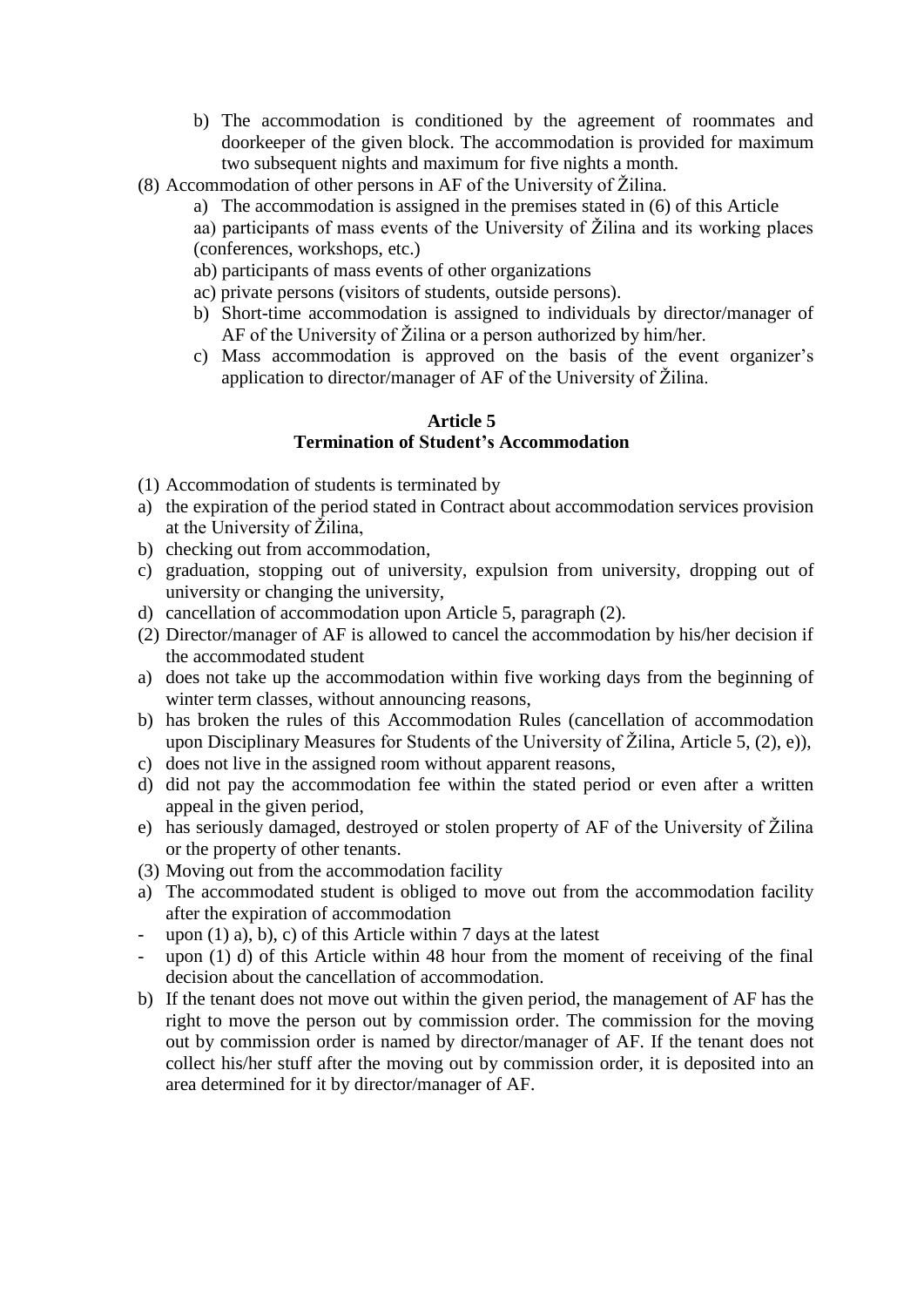# **Article 6 Rights and Obligations of Accommodated Students**

- (1) The accommodated student has the right:
- a) to one accommodation place in the assigned room,
- b) to basic equipment of the room according to the inventory list,
- c) when being accommodated into AF, to be assigned clear and leaned accommodation space with the inventory in functional state,
- d) to have the accommodation space and inventory that is situated in it maintained,
- e) to utilize in the room allowed non-heat electrical appliances for the fees stated by Price list of fees for the usage of electrical appliances,
- f) for regular exchange of bedclothes in the term set by operational rules (in necessary and legitimate cases sooner),
- g) to use common premises (drafting rooms, study rooms, gyms, kitchenettes, TV rooms, etc) for the given purposes,
- h) to take part in the events organized by AF,
- i) to receive visitors upon Article 7 of this Accommodation Rules,
- j) to present suggestions and comments concerning all fields of life in AF to the management of AF and BAS.
- (2) The accommodated student is obliged:
- a) to move in within 5 working days since the beginning of winter term classes,
- b) when being accommodated to show necessary documents (valid identification card, foreigners documents following the rules for the stay of foreigners in the Slovak Republic) and photograph 3 x 4 cm,
- c) after moving in, to report all the established faults in the equipment and state of inventory of the assigned room to the doorkeeper of the block within 5 working days,
- d) to behave in AF according to the rules of this Accommodation Rules and regulations of AF director and management,
- e) to keep the regulations of Contract about accommodation services provision at the University of Žilina which are signed by students when they are accommodated,
- f) to keep the night calmness from 10.00 p.m. to 6.00 a.m.,
- g) to behave economically, to save water and electricity,
- h) to keep tidiness and cleanness in the assigned room, AF director/manager has the right to check the state of the rooms while keeping regulations of Article 8 about the entrance of employees of these Accommodation Rules,
- i) to keep safety, anti-fire and hygiene regulations, published on the notices in common premises of AF,
- j) when leaving the room, to pay attention to shutting the windows, switching off electrical appliances, turning off water taps and locking the room,
- k) when using the common premises of AF, the tenant is obliged to give back the key from this premises till 6 o'clock of the following day from its borrowing at the latest,
- l) when moving out from AF, to hand in a cleaned room, equipment and borrowed inventory in the state in which it had been taken over when moving in (with wearing which corresponds to its common utilization), to hand in keys and lodging card, to pay possible underpayment in the accommodation division of AF, to pay possible damage which he/she has caused, to share damage (caused by unknown student) reimbursement within the whole block and to check out from the evidence of AF,
- m) in the case of breaking of some regulations of these Accommodation Rules to take responsibility in the sense of Disciplinary Measures for Students of the University of Žilina.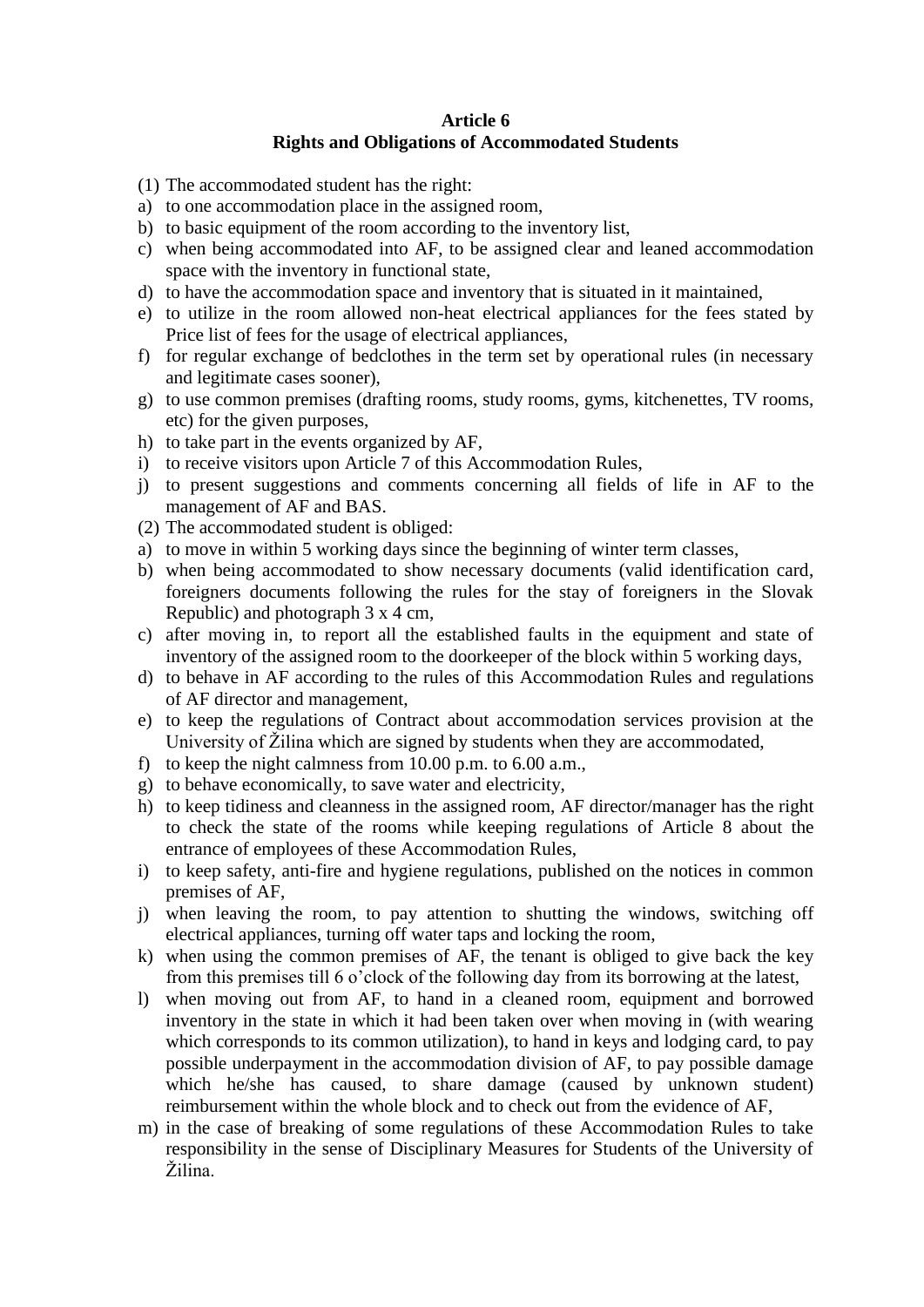(3) The accommodated students are forbidden:

- a) to allow accommodation in AF of the University of Žilina to persons who are not registered at the accommodation section of AF,
- b) to move into another room without a written approval of the accommodation official of AF,
- c) to damage and move the room inventory and other property of AF,
- d) to interfere to electrical and water installation, television delivery and computer network, electronic fire protection signaling and extinguishers,
- e) to use heat electrical appliances,
- f) without the agreement of the director of AF, to use electrical appliances which require this agreement,
- g) to bring to AF and to keep easily ignitable or in other ways dangerous substances,
- h) to keep animals in AF,
- i) to disturb other tenants and surroundings of AF during the night calmness,
- j) to commit disturbance, to throw rubbish or other objects out of the windows and balconies,
- k) to smoke in the area of AF of the University of Žilina,
- l) to use and distribute narcotics, psychotropic drugs, poisons and precursors in the area of AF of the University of Žilina,
- m) to bring and use alcoholic drinks into the area of AF,
- n) to carry out commercial and business activities in the area of AF,
- o) to bully roommates physically or psychologically.
- (4) The exception from the regulation (3) m) of this Article is allowed on the basis of written application of a student or a group of students by director/manager of AF.
- (5) Disciplinary offences of students against these Accommodation Rules are judged and dealt with in the framework of Disciplinary Measures for Students of the University of Žilina.

### **Article 7**

# **Entrance of Tenants and Visitors into the Accommodation Facilities of the University of Žilina**

- (1) The tenant is obliged to show his/her lodging card before entering AF.
- (2) The accommodation facilities open at 5.00 a.m. and close at 12.00 p.m. In the time between midnight and 5.00 a.m. only person accommodated in this block or exceptionally in the legitimate case (study and the like), person accommodated in another block of AF in the company of the visited person is allowed to enter. The visited person is obliged to pick up the visitor at the reception.
- (3) It is possible to accept outside visitors in AF only in the time from 6.00 am to 10 pm (students from other blocks to midnight), visitors are registered at the reception of the AF block in the book of visitors. The tenant who has accepted the visitor is fully responsible for his/her behaviour.
- (4) In the time of the night calmness (from 10.00 p.m. to 6.00 a.m.) outside visitors, as well as any activities of tenants which would disturb other tenants and the surroundings of AF, are forbidden.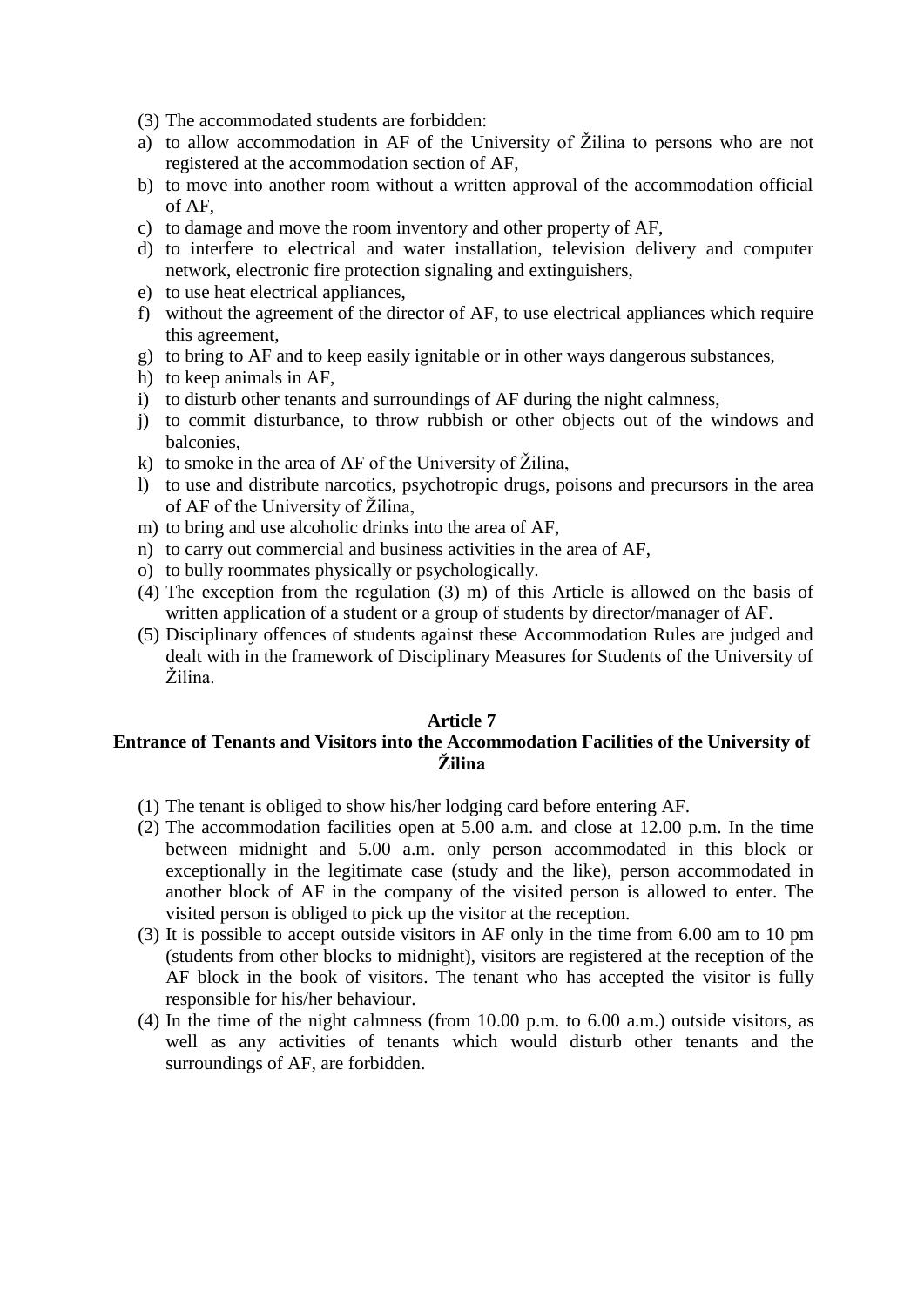#### **Article 8**

### **Entrance of Outside Persons into Accommodation Facilities**

- (1) The maintenance employees of AF are allowed to enter the tenant's room with the aim to remove the reported fault on the basis of the written order of director/manager AF of the University of Žilina or a person authorized by him/her.
- (2) In the case of accidental conditions removal which would endanger the health of people or cause damages on the property of AF, the maintenance employees are allowed to enter the accommodation facilities even without the preceding fault reporting. The tenants are informed about the entrance subsequently.
- (3) Members of inventory commission authorized in a written by director/manager of AF are allowed to enter the accommodation facility in order to make a stock list of the property. The date of the stock taking is announced 5 days before its realization.
- (4) Employees of AF authorized by director/manager of AF are allowed to enter the accommodation space in the case of
	- a) checking the order and keeping of these Accommodation Rules in the accommodation facility in the company of BAS member,
	- b) legitimate suspicion of Accommodation Rules breaking in the company of other person or in the company of the accommodated student,
	- c) moving out by commission order upon Article 5, paragraph (3), b) of these Accommodation Rules.
- (5) Accommodated persons are obliged to allow the entrance of AF employees under ,(4) of this Article into the room. The entrance to the room and results of the inspection are recorded into the book of inspections.
- (6) AF employees prove their identity by written order for the execution of the given activity and by personal identification card. A BAS member proves his/her identity by a BAS member card.
- (7) Prosecuting and adjudicating bodies are allowed to enter AF of the University of Žilina only on the basis of Rector's permission.

#### **Article 9**

#### **Breaking of Accommodation Rules**

(1) Breaking of these Accommodation Rules is a disciplinary offence and the procedure in this case is treated by the regulation No. 29 Disciplinary Measures for Students of the University of Žilina.

#### **Article 10**

#### **Closing Provisions**

- (1) These Accommodation Rules refer for all persons accommodated in AF of the University of Žilina.
- (2) Internal Rules of Accommodation Facilities of the University of Žilina valid since  $28<sup>th</sup>$ May 1999 are abolished.
- (3) The operation of an accommodation facility is treated by the operational order of the corresponding facility.
- (4) It is possible to change and amend these Accommodation rules only in a written form, in the form of an amend, passed by the Academic Senate of the University of Žilina and Rector of the University of Žilina.
- (5) These Accommodation Rules were passed by the Academic Senate of the University of Žilina on the 21<sup>st</sup> November 2005.
- (6) These Accommodation Rules come into force on the 1st December 2005.